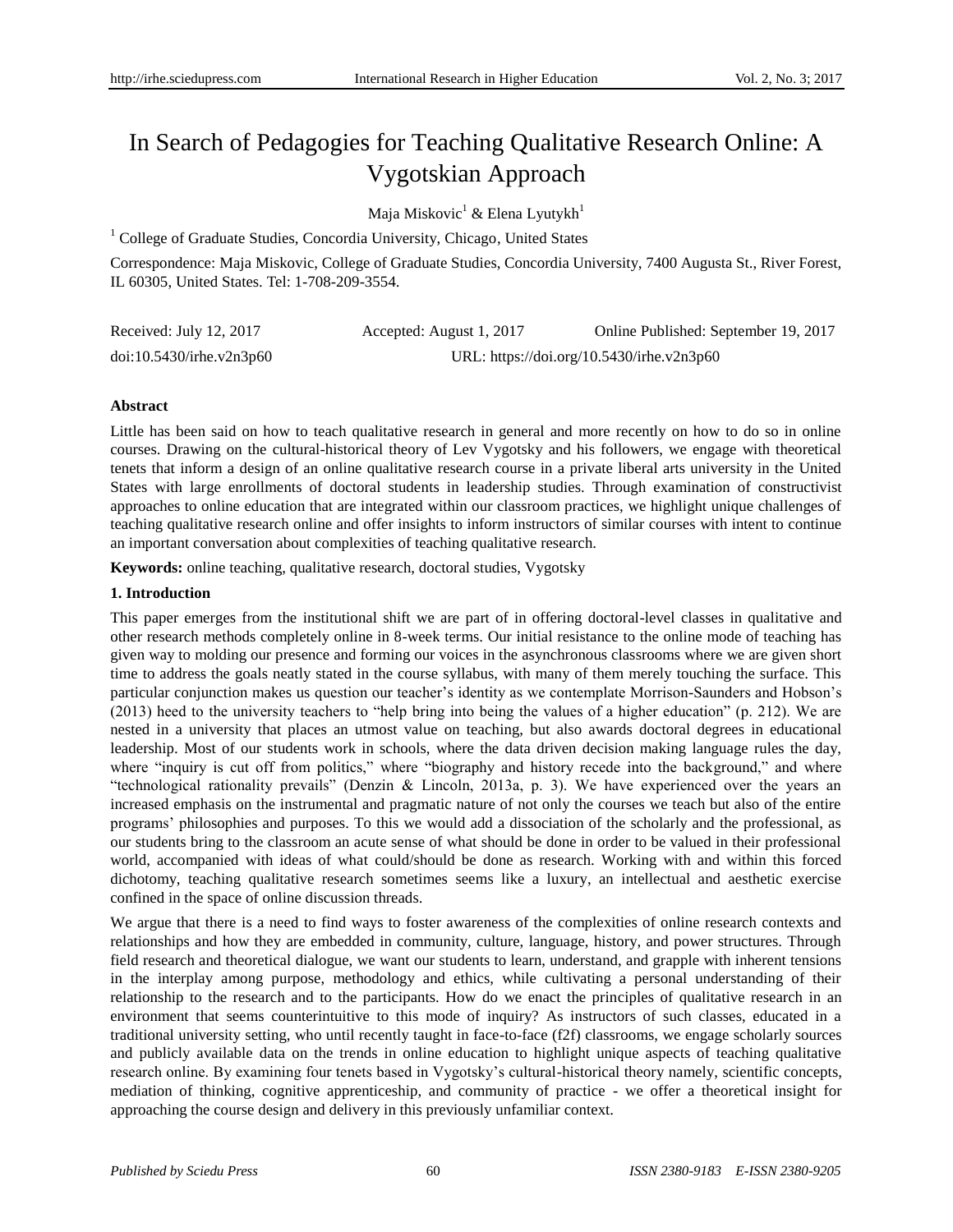## **2. Qualitative Research and Online Education in the United States: General Trends**

Given that qualitative research is not a monolith but an inter- and transdisciplinary field shaped by multiple ethical and political positions, a large tent that embraces different and often conflicting epistemologies (Denzin & Lincoln, 2013b), it is easy to understand why there is little recommendation when it comes to teaching qualitative research methods online. The field of qualitative research notably defies attempts to reduce teaching the art of qualitative inquiry to a set of step-by-step strategies (Breuer & Schreier, 2007) and online platforms seem "daunting or potentially even antithetical to the field" (Hunter, Hinderliter Ortloff, & Winkle-Wagner, 2014, p. 2). Although there is an abundance of textbooks on how to design and conduct qualitative research (see most notable examples, with multiple editions: Creswell, 2012; Denzin & Lincoln, 2013a, 2013b; Glesne, 2013; Marshall & Rossman, 2016; Maxwell, 2012; Merriam, 2009) and how to collect data in online communities (Johns, Chen, & Hall, 2004; Poynter, 2010), there are few studies on how to teach qualitative research, let alone how to go about it in an online format. For example, studies describe pedagogies of teaching qualitative research f2f through different phases and application of fieldwork, methods, and techniques (Onwuegbuzie et al., 2012; Waite, 2014), teaching qualitative data analysis (Mulvihill, Swaminathan & Bailey, 2015), or the utilization of popular media and group work in teaching Grounded Theory (Creamer, Ghoston, Drape, Ruff, & Mukuni, 2012). In a more metacognitive and reflexive manner, Humble and Sharp (2012) described co-journaling as a mean of support in teaching, while Cox (2012) and Booker (2009) outlined an instructional approach to teaching qualitative research to school practitioners and administrators who, in their daily practice mostly think through the quantitative data. With the growing number of online courses we agree with Hunter et al. (2014), who argue that teachers of qualitative research "both traditional and distance must teach using interactive, engaging, and reflective methods" (p. 9).

It is not clear, though, how well online programs are able to meet this call despite the fact that close to 30% of graduate students or adult learners in the US are either enrolled exclusively or in some distance courses (U.S. Department of Education, 2014). Similarly, according to the survey responses collected at more than 2,800 colleges and universities in the US in 2013, over seven million or 33.5% of students took at least one online course (Allen & Seaman, 2014). Academic leaders view online education favorably: two-thirds believe that there would be substantial use of student-directed, self-paced components in future online courses (Allen & Seaman, 2014), particularly given the fact that, from the higher education administrative standpoint, online education represents a cost-cutting measure responding to state budget cuts. Also, the lower personnel costs and greater scheduling flexibility associated with contingent faculty are particularly attractive to administrators (Ortagus & Stedrak, 2013).

Online education is a mainstream rather than a trend and it will continue to shape the landscape of higher education in the US. For its supporters, it denotes flexibility, access, and affordability to many potential students (Kentnor, 2015). It also requires of students more self-reliance, self-discipline, and development of clear and concise written communication (Reese, 2015), since online discussion threads remain a permanent record of written speech. For its critics, online education, particularly the asynchronous type, is the dissociative process, where the quality of education is compromised and instructors and students are disconnected, unable to fully build a learning community (in Reese, 2015). Given this criticism and the recognition that f2f pedagogy cannot be merely replicated in an online format, many researchers have turned to constructivist approaches to teaching in order to (re)develop viable teaching strategies attuned to the different learning environment.

# *2.1 Constructivist Approaches to Online Education*

A search in the EBSCO host engine using the terms "constructivism" and "online education" revealed over 2,000 academic sources published in English language in the past 25 years. Given the variety of topics and methodologies that relied on different strands of constructivism, our main focus was on the studies that explicitly referred to Vygotsky"s theory. We quickly learned that, "When used in contemporary pedagogical discourse, the ideas of Dewey and Vygotsky are no longer "their" ideas. Instead they are embedded in, and thus reshaped by, a set of relations embodied within the discursive practices of constructivist pedagogies" (Popkewitz, 2001, p. 330). For us, the essence of Vygotsky"s writings lies in the notion of historical-dialectical interdependency between the individual and the social. Although his theory has been applied mostly in the K-12 classrooms, this paper is situated in the context of higher education alongside the efforts to understand and enhance teaching approaches in an online environment.

A review of the sources indicates that online instructors rely in their pedagogy on the general elements of a constructivist paradigm that are found in f2f classrooms, mainly that 1) students are the creators of meaning and knowledge; and 2) classroom practices that foster learning are interactive and student-centered. Online instructors enact these principles through podcasting, Google Doc sharing, and varied and frequent feedback (Bryant & Bates,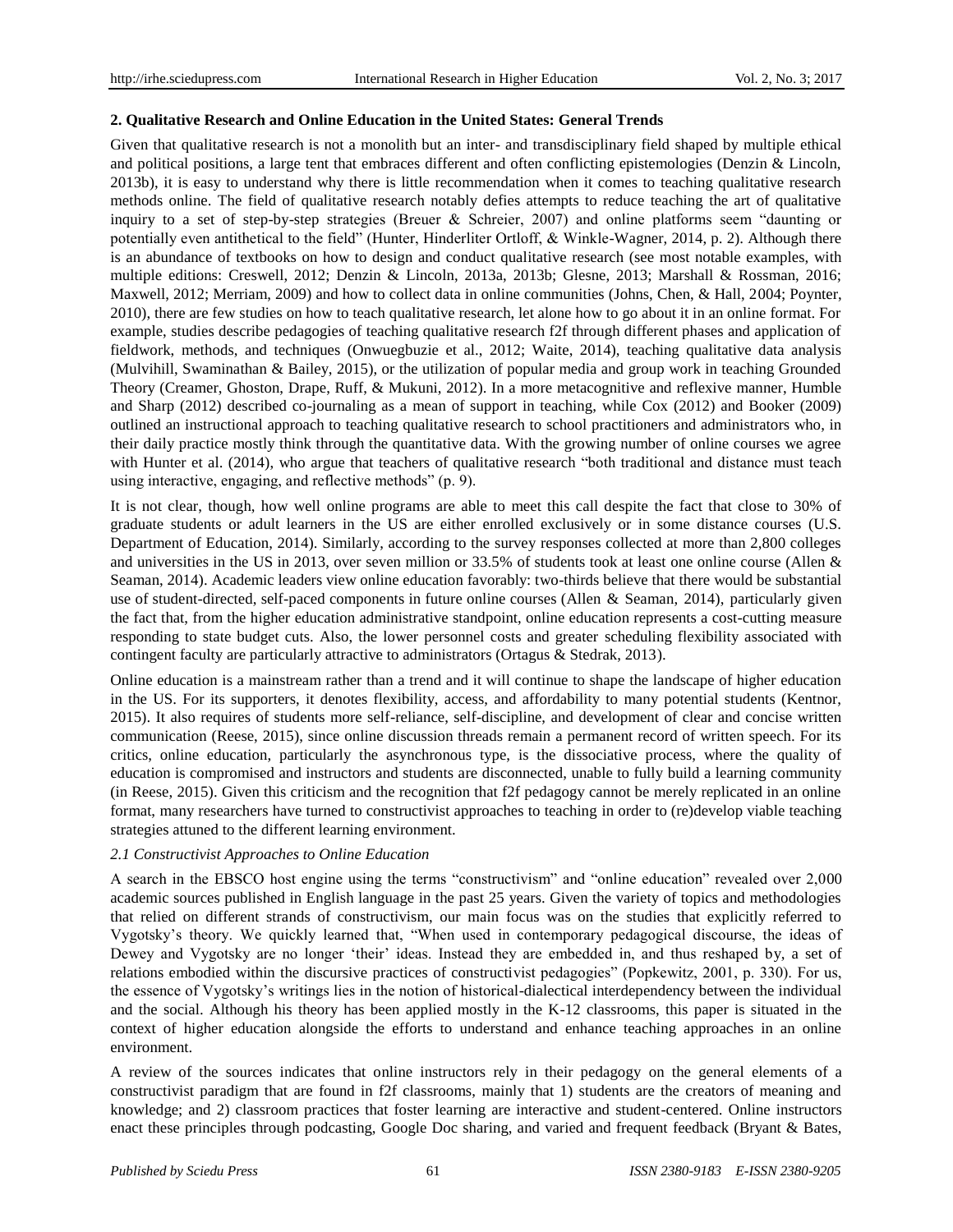2015), using wikis, blogs, YouTube videos, and social networking (Reese, 2015). Promoting interaction seems a paramount of constructivist approaches to online education, as students enrolled in online classes stress this element as most important in their learning (Brown, 2012; Heirdsfield, Walker, Tambyah, & Beutel, 2011; Holzweiss et al, 2014; Lapadat, 2007; Nichols, 2011; Ward, Peters, & Shelley, 2010). Lapadat (2007), for example, sees "text-based conversation online [as] a new type of discursive interaction" (p. 78) where the instructor and the students collaboratively create discursive devices for building and maintaining community (e.g. greetings, social remarks, help and support, genres and colloquialism, inclusive language) and for achieving discursive coherence (e.g. acknowledging others, marking digression, quoting, posing and answering questions).

Focusing on the interactions among the students that contribute to the online class sense of community Shackelford and Maxwell"s (2012) study participants ordered their preferences in the following way: 1) introductions, 2) collaborative group projects, 3) contributing personal experiences, 4) entire class online discussions, and 5) exchanging resources. The question is to what extent these mainly social preferences contribute to learning of the subject matter, or how appropriate the exchange of resource is (e.g. students in a research course recommending to their peers magazine and newspapers articles, blogs, and various websites rather than academic peer-reviewed sources). In their comprehensive review of research on online education published a decade ago, Tallent-Runnels et al. (2006) noted that online interactions could be shallow and lack high-level cognitive engagement.

However, research also points to the encouraging results. When asked about their best online learning experiences, graduate students emphasized critical thinking and problem-solving assignments, research, writing, discussion forums, and videoconferencing (Holzweiss et al., 2014). Bowden (2012) found that asynchronous online discussion forums could facilitate the development of scholarship skills and awareness among graduate students by engaging in the activities such as, recognizing and grappling with task difficulty, asking complex questions, and applying the learned concepts to other fields.

In reviewing research on collaboration as a cornerstone of constructivist education it is impossible not to mention the community of inquiry framework (CoI), which has gained traction with the advancement of online education and has become central in teaching and learning online (Lambert & Fisher, 2013; Rubin & Fernandez, 2013; Swan, Garrison, & Richardson, 2009). Although the CoI framework draws specifically on the writings of John Dewey, we recognize in this research Vygotsky"s strand of constructivism as well. In fact, it has been previously suggested that ideas of Vygotsky and Dewey are remarkably similar when describing the kinds of interaction that occur in the classroom (Lyutykh, 2009). Cognitive, social, and teaching presence in online teaching signals to us a rejection of the social-individual dualism in favor of dialectics, a view that both Dewey and Vygotsky espoused. Dewey (1938) captures the spirit of the dialectical transformation in his principle of continuity of experience:

The basic characteristic of habit is that everyday experience enacted and undergone modifies the one who acts and undergoes, while this modification affects, whether we wish it or not, the quality of subsequent experience. (...) The principle of continuity of experience means that every experience both takes up something from those which have gone before and modifies in some way the quality of those which come after. (p. 35)

The CoI epistemology and terminology also have their counterpart in the community of practice framework, rooted in cultural-historical theory (Lave & Wenger, 1991). However, Vygotsky's dialectical understanding of the human mind and learning offers additional insights, insofar as it recognizes the central role that social relationships and culturally constructed artifacts play in organizing uniquely human forms of thinking (Lantolf, 2004). Therefore, we believe that a closer look at Vygotsky"s ideas will yield important implications for online course design and instruction, which we will address shortly.

### *2.2 Structure of the Online Qualitative Research Course*

All online classes at the university where we teach are asynchronous, offered on the Blackboard platform every term, and have 10-15 students enrolled. The course has 8 modules. Each module consists of two prompts that become threaded discussions. Readings, syllabus, and assignments are distributed on the Blackboard as well. By the time they are enrolled in this class, all the students have taken several online courses and are fairly comfortable with this format. Qualitative research is a requirement for all doctoral students. The goal of the course is for the students to understand connections between qualitative methods and a variety of theoretical traditions and major types of qualitative designs. As a result of this class, students should be able to develop a basic qualitative research study, analyze and interpret qualitative data, and report of their findings. Through readings, discussion boards, and written assignments we guide the students to become aware of ethical and political dilemmas associated with qualitative research that are aligned but go beyond the university"s IRB requirements. Table 1 illustrates class activities and assignments.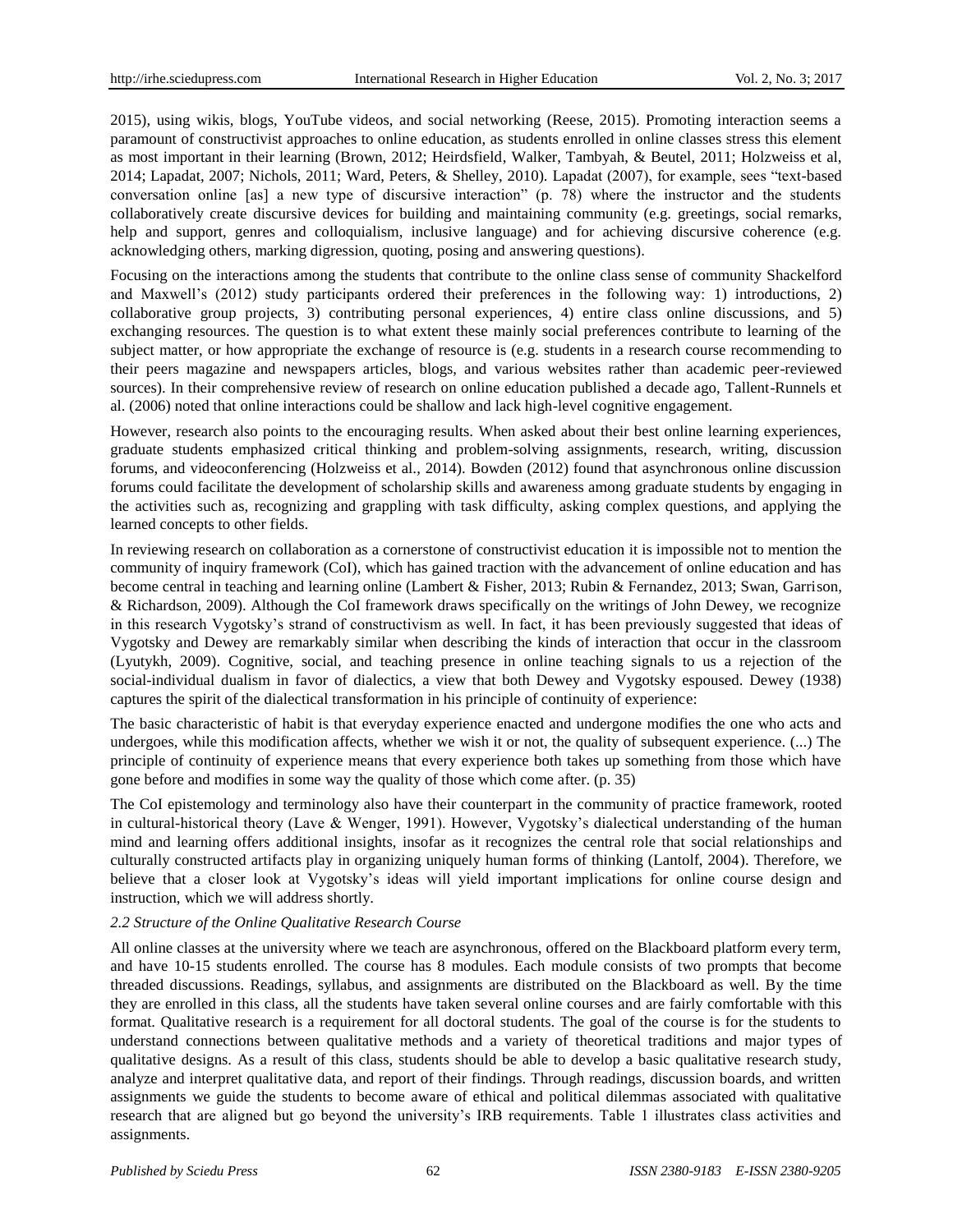| <b>Module</b> | <b>Activities</b>                                                          | <b>Assignments</b>                                                                 |
|---------------|----------------------------------------------------------------------------|------------------------------------------------------------------------------------|
| -1            | Blackboard discussion: What is qualitative<br>research?                    | Photo-elicitation: Response to an image.<br>Self-reflection narrative.             |
| 2             | Blackboard discussion: Qualitative research<br>designs                     | Study rationale                                                                    |
| 3             | Blackboard discussion: Ethics of research                                  | Bracketing memo/ researchers' positionality                                        |
|               | Blackboard discussion: Data collection                                     | Interview/observation guide                                                        |
| 5             | Blackboard discussion: Data analysis and<br>interpretation                 | Data collection                                                                    |
| 6             | Blackboard discussion: Data analysis and<br>interpretation                 | Analysis and interpretation of aggregated<br>self-reflection narratives            |
|               | Blackboard discussion: Validity/trustworthiness<br>of qualitative research |                                                                                    |
| 8             | Blackboard discussion: Writing and qualitative<br>research                 | Final written report: Basic qualitative study on<br>the topic Purpose of Education |

#### Table 1. Class activities and assignments

Students work on a shared classroom project entitled, What is the purpose of education from different perspectives? This study is guided by two purposes: to understand the purpose of education from the perspective of the classmates and a participant of choice. Five assignments during the eight modules are building blocks toward the final research report: 1) photo elicitation on students" personal educational experiences, resulting in short self-reflection narratives; 2) write-up of a study rationale (study purpose and questions, sample, design, and a consent letter); 3) a "bracketing memo" that acknowledges and foregrounds students" preconceptions and positionality in relation to the topic and those who they intend to study; 4) an interview or observation guide; and 5) an analysis (via coding) of aggregated individual narratives. The final assignment is an integration that synthesizes the analysis and interpretation of image narratives, interview transcript or observation notes, and student"s own voice as a researcher. Through these assignments student merge personal and scholarly ways of writing, which requires them to move flexibly between different meanings and themes generated by research, and highlight commonality and disjunctions in human experiences.

Guided by theoretical insights from reading Lev Vygotsky and scholars who have further developed his ideas, in the next section we propose a design framework, which simultaneously focuses on mediation of high-level engagement and conceptual understanding of qualitative research and on interaction and co-construction of meaning in a qualitative inquiry course.

## **3. Vygotskian Framework for Designing an Online Qualitative Research Course**

Cultural-historical theory specifies that both activity and discourse are central features of learning environments. In this section, we discuss four tenets of the theory and demonstrate how they are enacted in a doctoral level online course on qualitative research methods.

## *3.1 Scientific Concepts*

The goal of formal education is to mediate internalization of a particular kind of knowledge (Vygotsky, 1986; 1994a), with instructors assisting students in becoming proficient within a sign system (Wertsch, 2007). Research methodology is a kind of cultural knowledge and a sign system that involves a high proportion of abstract, theory-driven concepts, which are not easily accessible in everyday life. To "do research" means not only to understand and operate with the pre-existing knowledge in meaningful ways, but to learn particular ways of generating new knowledge and concepts and relate this new knowledge to what has already been discovered by previous generations. Thus a major focus of course design in qualitative research is to mediate development of scientific concepts (in Vygotskian sense) relevant to qualitative inquiry, to grapple with multiple forms of "evidence," to think critically about issues at hand, as well as to help students become fluent users of this conceptual system. The students who take qualitative research class have already been socialized into the world of research, albeit the quantitative types, and learning what qualitative research is (and what is not), parallels Vygotsky"s theorizing of learning a new language. When we learn a new language, we do not "repeat past linguistic developments," but rely on the "native language as a mediator between the world of objects and the new language"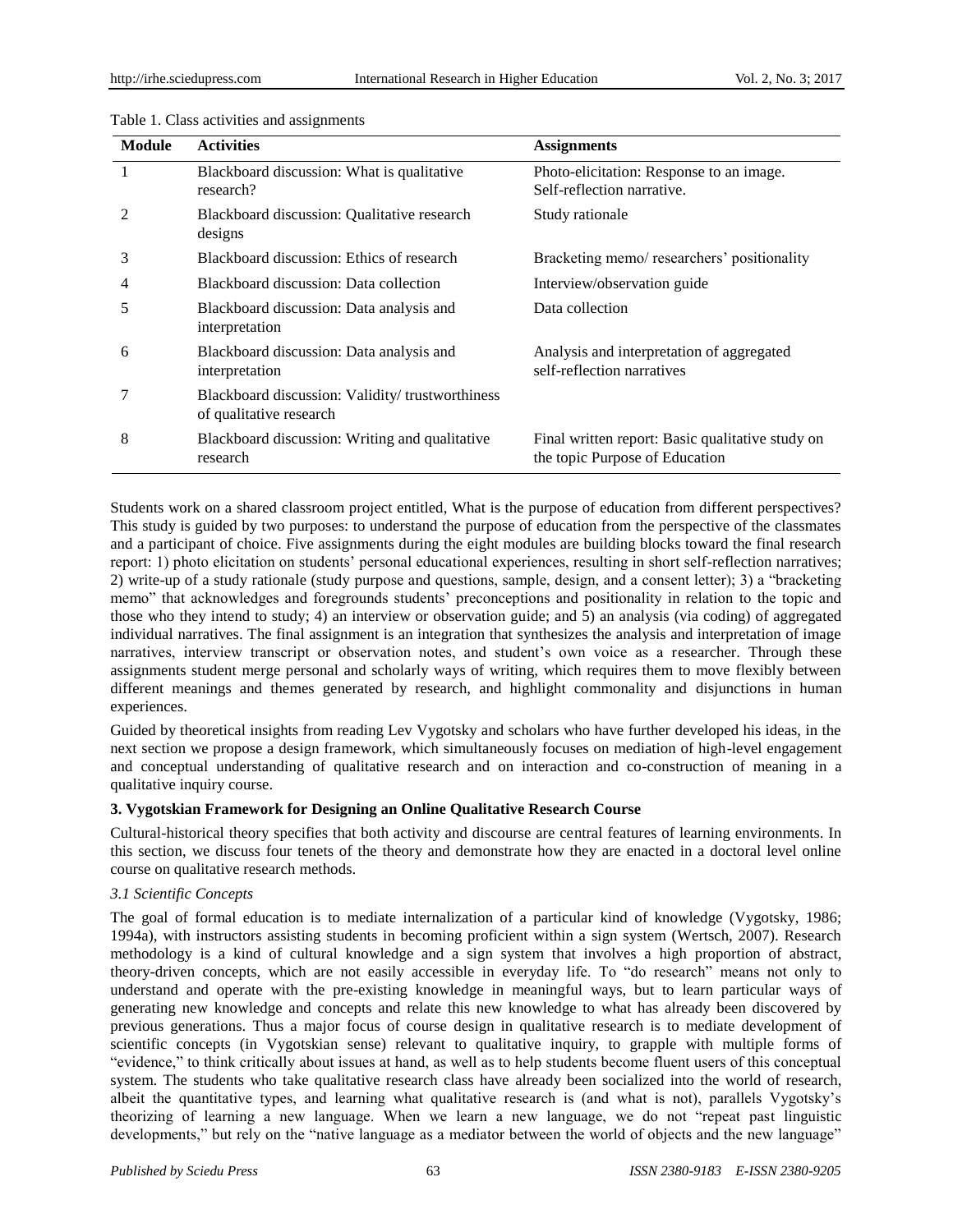(Vygotsky, 1986, p. 161). Objects are understood here as entities that facilitate learning and are either externally or internally present (Hoffmann, 2007), such as material objects (e.g. textbooks, digital recorders, printed interview transcripts), signs, representations and knowledge forms (e.g. how is research conceptualized, conducted, and presented; talked and written about; and evaluated).

*Elements of the course that illustrate this tenet.* Quantitative research is the native research language for most – if not all – students enrolled in the courses we teach. Working in schools, either as teachers or administrators, students' thinking of research inevitably leads to the language of "determining qualitative measures," establishing the "impact of X on Y," or similar phenomena not suitable for a qualitative inquiry. We could spend an entire course untangling the language and epistemology in reworking and rewriting the study questions and purpose, which is unattainable given the short and fast-paced nature of the course. Instead, the students are guided to work on a structured two-layered shared project entitled, What is the Purpose of Education? This "central" research question is broken into two sub-questions: (1) What is the purpose of education from the perspective of graduate students in the online qualitative research course? and (2) What is the purpose of education from the perspective of  $\langle \dots \rangle$ ? To address the second question, the students are asked to interview a participant of their choice.

The direction of this inquiry may seem contrary to some constructivist approaches that advocate for lack of any structure whereupon the students are encouraged to pursue their own inquiry. We contend that while the students cannot unlearn the language of quantitative research, mere reading of examples and getting acquainted with the explicit and implicit discourse of qualitative research are insufficient for the students to develop research questions that could lead to a qualitative inquiry. In the advanced qualitative research course we often witness students falling back to the familiar language of correlation, control groups, and other linguistic expressions that are incongruent with qualitative research. Thus through and with the structured, shared, and guided inquiry, we want the students to learn the new research language, and in this process we mediate their thinking, the topic to which we turn next.

# *3.2 Mediation of Thinking*

Lantolf and Thorne (2006) define mediation as a "process through which human**s** deploy culturally constructed artifacts, concepts, and activities to regulate (i.e. gain voluntary control over and transform) the material world or their own and each other"s social and mental activity" (p. 79). When it comes to teaching practice, Vygotsky privileged speech as a means of mediation and internalization (Wertsch, 1985). To think at a higher level is to engage in dialogue, to argue, to agree, to test limits, and to stretch boundaries. A teacher can mediate higher order thinking by co-engaging in thinking with the student: similarly to the read-aloud when learning to read, *thinking along and aloud* helps the students bring their thinking to a higher level. However, online teaching relies heavily on written speech, which is inherently different from spoken speech in that it requires a certain level of abstraction and proper use of concepts (Vygotsky, 1986). Writing is a form of speech, but without an interlocutor. It is "addressed to an absent or an imaginary person or to no one in particular (…). Written speech is monologous; it is a conversation with a blank sheet of paper. Thus, writing requires a double abstraction: abstraction from the sound of speech and abstraction from the interlocutor" (Vygotsky, 1986, p. 181).

Yet, when mindfully mediated, discourse in and around the written language enables novices to achieve a greater level of understanding and to increase their level of access and participation in the community of practice (Lee & Smagorinsky, 2000; Rogoff, 1990). Mediation is a relationship between student learning and the resources available in the context of learning (Wittek & Habib, 2013). Instructors rely on explicit mediation when they overtly introduce signs into classroom activities (e.g. instructing students to draft their interview questions that begin with "How/Why/What does it mean…" rather than "On the scale from 1-5/Do you agree or disagree with the statement…") and implicit meditation, where the signs preexist in the form of natural language and are not intentionally introduced to the task at hand (e.g. instructing students to develop interview questions that would invite the participants to share their experiences) (Wertsch, 2007).

With limitations imposed on the use of speech in the online pedagogy, high quality instructional design becomes crucial. Course content and activities are *tools* carefully chosen and structured into an activity system (Cole & Engeström, 1993), capable of mediating students" thinking and action about qualitative research in a particular yet open-ended direction. Since mediated action involves the interaction between the individual and mediating artifacts/tools and signs (Vygotsky, 1978), the content, artifacts, and research tools are embedded within the course in a structured way. Research in traditional classrooms offers important insight: When discovery learning activities are carefully planned and structured, students are led to make particular kinds of interpretations of information (Hickey, 1997; Minstrell & Stimpson, 1996; White & Frederiksen, 1998). In an online qualitative research course, students encounter (i.e. discover) certain artifacts (e.g. readings, assignments, prompts) and make use of certain tools (e.g., interview protocols, recording and transcription devices, coding techniques) at certain points of time within structured activities that build on each other and lead to an increased understanding of the qualitative research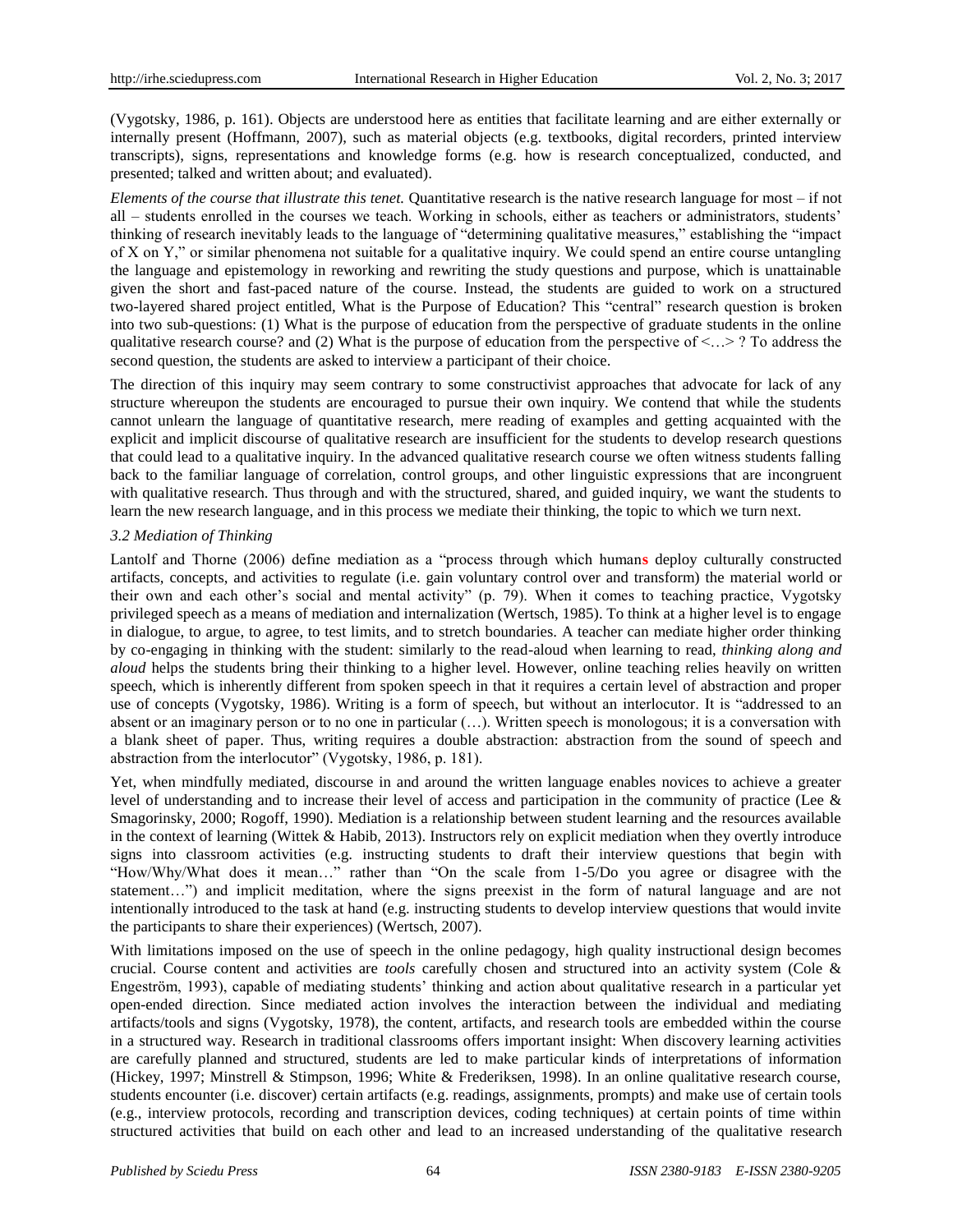practices. This is the beginning of the researcher"s identity formation, or the "social - internalization through sign mediation - restructuring conceptual system - new understanding/consciousness" (Liu & Matthews, 2005, p. 392).

*Elements of the course that illustrate this tenet:* Sequencing of readings and assignments leads the students through the intertwined steps of a qualitative inquiry: planning, data collection, data analysis and interpretation, refection, and (re)write-up. Supplementary weekly articles that students read and discuss on the Blackboard are connected to the steps of their inquiry. Rather than working throughout the term on one "big assignment" at their own pace, students arrive at their own paper by following a series of small-scale assignments that are shared and discussed on discussion board prior to submission. Going back to the example of formulating interview questions, the implicit form of mediation is students" first attempt at this assignment, which represents a new cultural tool. Students often confuse study guiding questions with interview questions or come up with the list of questions suitable for a survey. An online discussion that follows involves an exchange between an instructor and students (providing explicit feedback) and students and students (comparing and borrowing ideas). The mediation therefore becomes explicit, reflecting the broad agreement of "how things are done in the field."

### *3.3 Cognitive Apprenticeship*

In online qualitative research classes the nature of student-teacher relationship and interaction is one of the "cognitive apprenticeship" (Rogoff, 1990), which centers on higher order *thinking-along* by the teacher and the students in the context of meaningful activity. Duschl and Osborne (2002) described two kinds of discourse in the classrooms: dialogic and monologic. Dialogic discourse "requires the opportunity to consider plural theoretical accounts and the opportunity to construct and evaluate arguments" (p. 52). It is through a dialogue that the interlocutors pose questions of each other that require making an explicit connection between previously internalized scientific concepts and those that are currently being mediated and internalized.

This is accomplished through a process of mutual adaptation between each student and the teacher, a kind of give-and-take in which the participants learn from each other. A teacher needs to focus a student on concepts of qualitative research, through calls for elaboration on everyday experiences and higher order thinking about them in more abstract terms (Vygotsky, 1994a). Importantly, this higher order thinking happens on both sides, prompting both parties to stretch their minds: the teacher engages in higher order thinking as he or she models and mediates learning; the student is cognitively and affectively engaged in thinking along with the teacher.

Thinking is not the product of an action but the action itself, considered at the moment of its performance, just as walking, for example, is the mode of action of the legs, the "product" of which, it transpires, is the space walked (Ilyenkov, 1977). Consequently, an online qualitative research course is thinking and process centered rather than outcome and product driven insofar as a higher value is assigned to the quality of "thinking along and aloud" and the re-writing /revising as a reflection of such thinking, rather than to the absolute quality of the final product, which could remain in an inchoate state. We agree with Wittek  $&$  Habib (2013) who argued that,

students cannot make sense of anything without a language or other sorts of representational systems such as the academic cultures that exist within the various institutions where they receive their education (…). Academic cultures are made available for students by core mediational means, which may vary according to the disciplinary and professional fields covered by the studies*.* The student must negotiate his/her own professional learning trajectories through dialogue, partly overt, partly internal. (p. 276)

*Elements of the course that illustrate this tenet.* The involvement of the instructor on the discussion board is extensive. Discussion board is treated as a "try it out" space where students post their initial ideas and get critique and feedback first and foremost from the instructor. Assignments mirror the discussion in the way that the students first communicate their ideas and have an opportunity to revise their assignments before submitting them for grading. Furthermore, as instructors, we do not take for granted that students will inevitably make connections in the pedagogical content artificially divided into "content" and "research" courses in their doctoral studies.

For instance, prior to qualitative research, students take a class on different paradigms in scientific research. And although they all have encountered the buzzword "paradigm shift" at their workplace, the students struggle with understanding of a paradigm as the "general organization of the descriptive and explanatory principles" (how different methodologies emanate from different paradigms) rather than "concrete description of specific phenomena" (how to use observational notes when attempting to describe behavior) (Liu & Matthews, 2005). While we are excited to witness moments of realization in the classroom, we have become explicit over the years in establishing our online teaching presence (Garrison, 2007), not wishing to leave students to their own devices, since this could lead to disengagement and a sense of disconnection. We have observed that adding pre-recorded video material to the asynchronous course did not enhance the course discussion nor the quality of the written papers; therefore, we organize individual Skype sessions that students describe as helpful.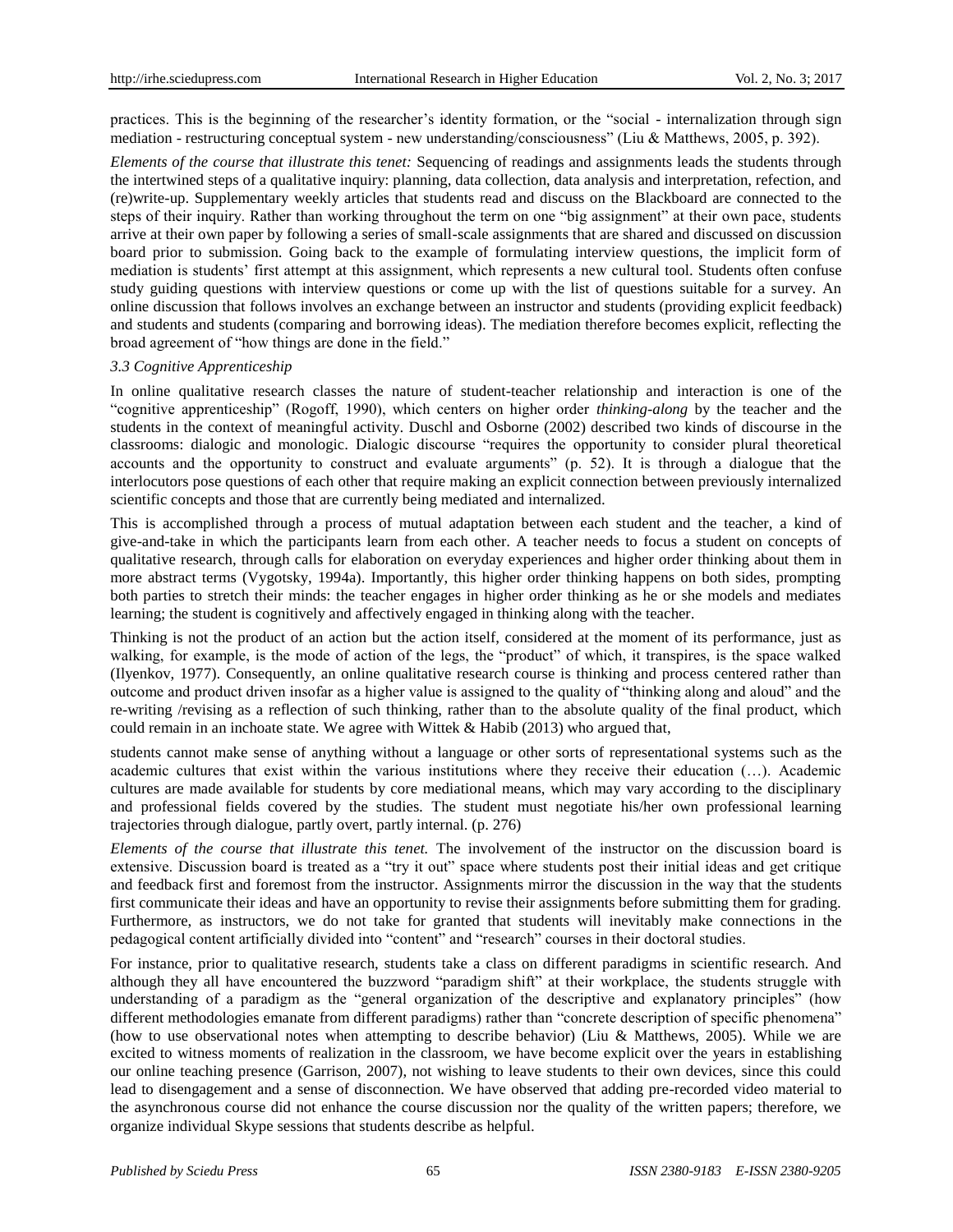# *3.4 Community of Practice*

Qualitative research is a professional practice, guided by methods developed by a scholarly community. Learning of these practices never happens in a vacuum; rather, it occurs in interaction with a more experienced other in the context of inquiry and/or practice in a particular socio-historical context. Such interaction requires the teacher and the learner to co-engage in continuous and extensive dialogue as they co-participate in doing an authentic task in a community of practice (Rogoff, 1990; Lave & Wenger, 1991). Students, who are also professionals (e.g., teachers, administrators, leaders) bring to the classroom their own sets of professional practices, which are not always easily compatible with practices and beliefs shared by the qualitative research community. It is therefore desired to preserve inherent dialectical sensitivity to the intrapersonal dimensions of human activity *and* the normalizing pressures of socially expected forms of behavior (in Thorne, 2004). In the context of online qualitative inquiry, the community of practice in the classroom becomes a unique space where students" intrapersonal practices are shared and (re)negotiated interpersonally as they come into contact with professional practices typically employed in qualitative inquiry.

Discussion boards in online research methods classes are a sociocultural community where students dialogue with an instructor - a "more experienced other" - in research-focused activities with a goal to internalize knowledge and ways of doing research. A shared discussion space within the community of practice enables students to develop and competently use an apparatus of relevant concepts, i.e. a more sophisticated way of thinking about the reality(ies).

The ways this dialogue unfolds on the online teaching platform illustrates well the ambiguities about constructivist teaching and learning online. As instructors, we formulate discussion topics; therefore, we decide what to emphasize, or at least initially, where to direct students" responses. We want to stress certain pedagogical and methodological moments, but we also see a discussion board as a space to further hone in on the tropes and forms of academic writing. As school professionals, many of our students are accustomed to writing technical reports and office "memos," whose language often stands in a stark opposition to scholarly writing. Without an instructor's teaching presence, Blackboard discussion threads could turn into "everyday talk," or sharing of personal experiences. We certainly recognize the importance of friendly remarks and personal anecdotes, as they are an interactive glue, without which the discussion board appears lifeless. However, the goal of the course is to introduce the students to the expected practice within an academic community: questioning, critical examination, and negotiation of meaning (Daniels, 2007).

Community of inquiry and practice also engages the instructors to be attuned to the different group dynamics that always emerge despite the fact that we are visible to each other through text only. Certain ideas and topics that create an excitement or challenge for one group may be barely noticed by the other. A question may arise that requires a revised or additional list of readings.

*Elements of the course that illustrate this tenet.* In setting up the course, the feedback and critique of ideas in the shared space of the discussion forum, as opposed to solely individualized feedback via grading and emails, are stated as a course requirement. Each students is required to create one post and respond to two classmates. One-liners, such as "I agree!" or "I found the readings interesting" are not seen as adequate posts. Students are asked to address a point, make a claim, or formulate an argument citing scholarly sources and engage in a written conversation with their classmates. A critique of this practice as compulsory participation has it that by making it a requirement, the interaction become a passive and imposed knowledge rather than an example of constructivism (Gulati, 2008).

We argue that students learn only when their current views and knowledge are challenged and synthesized through their interaction with others (Vygotsky, 1978), and this interaction is shared among the participants of the course emulating a research community of practice. Online posts could certainly read as an echo chamber, particularly when all the students enrolled in the class work in the same area or school district, which could lead to airing the same (local) occurrences. It is also a social space where research anxieties are in the open: by positioning themselves as novice researchers, the students are encouraged to think aloud about their emerging research skills and how they may be realized in the dissertation research. Vygotsky scholars argue that through such "mutual appropriation, ideas and concepts migrate throughout the community." Also, "over time the community of learners adopts a common voice, a common knowledge base, and a shared system of meaning, beliefs, and activity" (Daniels, 2007, p. 327).

# **4. Conclusions**

The transcendent goal in teaching qualitative research is to engage the students in multi-perspective inquiry as a way to explore underlying assumptions, uniqueness, and complexity of human experiences (Henderson, 2000). Since online teaching and learning are educational mainstream rather than fad, many instructors of qualitative research methods face a dilemma of how to convey a complex process of engaging in qualitative inquiry, including its technical aspects, without reducing teaching to linear sets of prescriptions. Teaching and learning are two sides of a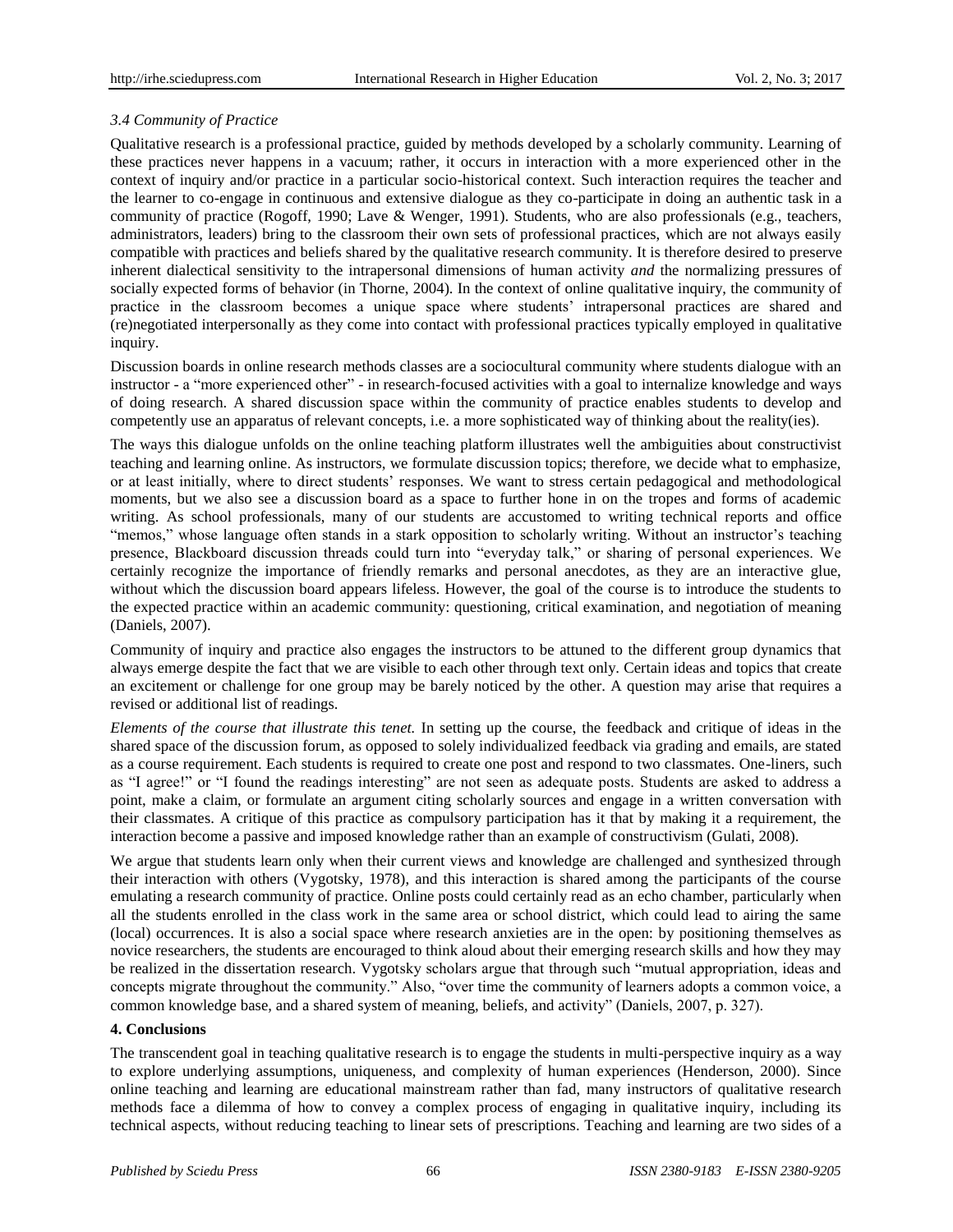dialectical process that must involve interactions entailing higher order thinking between the instructor and the students in the context of meaningful activity (Vygotsky, 1994). This paper continues efforts to re-conceptualize pedagogies in qualitative courses and offers course design ideas to help doctoral candidates bring continued scholarship into their professional practice. Sharing such pedagogical ideas remains an important contribution to the field of professional preparation of educational leaders and administrators.

#### **References**

- Allen, I. E., & Seaman, J. (2014). *Grade change: Tracking online education in the United States*. Babson Survey Research Group and Quahog Research Group, LLC. Retrieved from http://www.onlinelearningsurvey.com/reports/gradechange.pdf
- Booker, K. (2009). Shifting priorities: Reflections on teaching qualitative research methods. *The Qualitative Report, 14*(3), 389-394.
- Bowden, R. (2012). Online graduate education: Developing scholars through asynchronous discussion. *International Journal of Teaching and Learning in Higher Education, 24*(1), 52-64.
- Breuer, F., & Schreier, M. (2007). Issues in learning about and teaching qualitative research methods and methodology in the social sciences [46 paragraphs]. *Forum Qualitative Sozialforschung / Forum: Qualitative Social Research, 8*(1), Art. 30. Retrieved from<http://nbn-resolving.de/urn:nbn:de:0114-fqs0701307>
- Brown, J.L.M. (2012). Online learning: A comparison of web-based and land-based courses. *The Quarterly Review of Distance Education, 13*(1), 39-42.
- Bryant, J., & Bates, A.J. (2015). Creating a constructivist online instructional environment. *TechTends, 59*(2), 17-22. https://doi.org/10.1007/s11528-015-0834-1
- Cole, M., & Engestrom, Y. (1993). A cultural historical approach to distributed cognition. In G. Salomon (Ed.), *Distributed cognitions.* Cambridge. MA: Cambridge University Press.
- Cox, R. D. (2012). Teaching qualitative research to practitioner-researchers. *Theory into Practice, 51*, 129-136. https://doi.org/10.1080/00405841.2012.662868
- Creamer, E.G., Ghoston, M. R., Drape, T., Ruff, C., & Mukuni, J. (2012). Using popular media and a collaborative approach to teaching Grounded Theory research methods. *International Journal of Teaching and Learning in Higher Education, 24*(3), 415-420.
- Creswell, J.W. (2012). *Qualitative inquiry and research design: Choosing among five approaches* (3rd ed.). Thousand Oaks, CA: Sage.
- Daniels, H. (2007). Pedagogy. In H. Daniels, M. Cole, & J. V. Wertsch (Eds.), *The Cambridge companion to Vygotsky* (pp. 307-331). New York: Cambridge University Press. https://doi.org/10.1017/CCOL0521831040.013
- Denzin, N.K., & Lincoln, Y.S. (2013a). *Collecting and interpreting qualitative materials* (4th ed.). Thousand Oaks, CA: Sage.
- Denzin, N.K., & Lincoln, Y.S. (2013b). *Strategies of qualitative inquiry* (4<sup>th</sup> ed.). Thousand Oaks, CA: Sage.
- Dewey, J. (1938). *Experience and education.* New York: MacMillan.
- Duschl, R., & Osborne, J. (2002). Argumentation and discourse processes in science education. *Studies in Science Education, 38,* 39-72. https://doi.org/10.1080/03057260208560187
- Garrison, D. R. (2007). Online community of inquiry review: Social, cognitive, and teaching presence issues. *Journal of Asynchronous Learning Networks*, *11*(1), 61-72.
- Glesne, C. (2013). *Becoming qualitative researchers: An introduction* (5<sup>th</sup> ed.). Boston: Pearce.
- Gulati, S. (2008). Compulsory participation in online discussions: Is this constructivism or normalisation of learning? *Innovations in Education and Teaching International, 45*(2), 183-192. https://doi.org/10.1080/14703290801950427
- Heirdsfield, A., Walker, S., Tambyah, M., & Beutel, D. (2011). Blackboard as an online learning environment: What do teacher education students and staff think? *Australian Journal of Teacher Education, 36*(7), 1-16. https://doi.org/10.14221/ajte.2011v36n7.4
- Henderson, J. (2000). *Reflective teaching: Professional artistry through inquiry* (3<sup>rd</sup> ed). Columbus, OH: Merrill/Prentice Hall.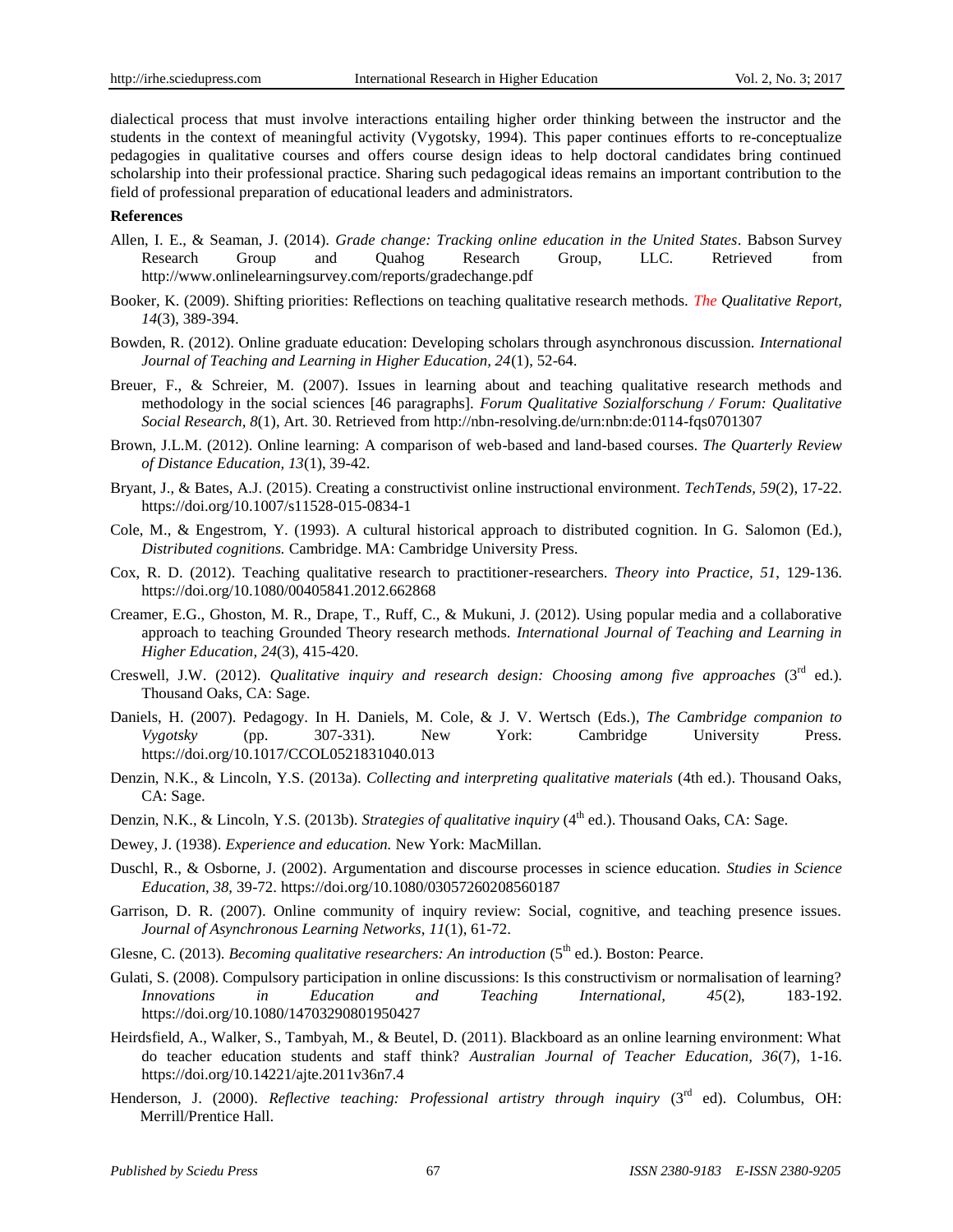- Hickey, D. T. (1997). Motivation and contemporary socio-constructivist instructional perspectives. *Educational Psychologist, 32*, 175-193. https://doi.org/10.1207/s15326985ep3203\_3
- Hoffmann, M.C. (2007). Learning from people, things, and signs. *Studies in Philosophy and Education, 26*(3), 185-204. https://doi.org/10.1007/s11217-007-9027-5
- Holzweiss, P. C., Joyner, S. A., Fuller, M.B., Henderson, S., & Young, R. (2014). Online graduate students' perceptions of best learning experiences. *Distance Education.* 35(3), 311-323. perceptions of best learning experiences. *Distance Education, 35*(3), 311-323. https://doi.org/10.1080/01587919.2015.955262
- Humble, A., & Sharp, E. (2012). Shared journaling as peer support in teaching qualitative research methods. *The Qualitative Report, 17*, article 96, 1-19. Retrieved from http://www.nova.edu/ssss/QR/QR17/humble.pdf
- Hunter, C. A., Hinderliter Ortloff, D., & Winkle-Wagner, R. (2014). Out of our comfort zones: Reflections about teaching qualitative research at a distance. *The Qualitative Report, 19*(T&L 3), 1-25.
- Ilyenkov, E. (1977). *Dialectical logic: Essays on its history and theory*. Moscow: Progress Press.
- Johns, M.D., Chen, S.S., & Hall, G.J. (2004). *Online social research: Methods, issues, ethnics*. New York: Peter Lang.
- Kentnor, H. E. (2015). Distance education and the evolution of online learning in the United States. *Curriculum and Teaching Dialogue, 17*(1/2), 21-34.
- Lambert, J. L., & Fisher. J. L. (2013). Community of Inquiry framework: Establishing community in an online course. *Journal of Interactive Online Learning, 12*(1), 1-16. Retrieved from <http://www.ncolr.org/jiol/issues/pdf/12.1.1.pdf>
- Lantolf, J. (2004). Sociocultural theory and second and foreign language learning: An overview of sociocultural theory. In K.van Esch & O. St. John (Eds.), *New insights into foreign language learning and teaching* (pp. 13-34). Frankfurt, Germany: Peter Lang.
- Lantolf, J. P., & Thorne, S. L. (2006). *Sociocultural theory and the genesis of second language development.* New York: Oxford University Press.
- Lapadat, J. C. (2007). Discourse devices used to establish community, increase coherence, and negotiate agreement in an online university course. *Journal of Distance Education, 21*(3), 59-92.
- Lave, J., & Wenger, E. (1991). *Situated learning: Legitimate peripheral participation.* Cambridge, UK: Cambridge University Press. https://doi.org/10.1017/CBO9780511815355
- Lee, C. D., & Smagorinsky, P. (Eds.) (2000). *Vygotskian perspectives on literacy research: Constructing meaning through collaborative inquiry*. New York: Cambridge University Press.
- Liu, C. H., & Matthews, R. (2005). Vygotsky"s philosophy: Constructivism and its criticisms examined. *International Education Journal, 6*(3), 386-399.
- Lyutykh, E. (2009). Practicing critical thinking in an educational psychology classroom: Reflections from a cultural-historical perspective. *Journal of Educational Studies, 45*(4), 377-391.
- Marshall, C., & Rossman, G. B. (2016). *Designing qualitative research* (6<sup>th</sup> ed.). Thousand Oaks, CA: Sage.
- Maxwell, J. A. (2012). *Qualitative research design: An interactive approach* (3rd ed.). Thousand Oaks, CA: Sage.
- Merriam, S. B. (2009). *Qualitative research: A guide to design and implementation* (3<sup>rd</sup> ed.). San Francisco, CA: Jossey-Bass.
- Minstrell, J., & Stimpson, V. (1996). A classroom environment for learning: Guiding students' reconstruction of understanding and reasoning. In L. Schauble & R. Glaser (Eds.), *Innovations in learning: New environments for education* (pp. 175-202). Mahwah, NJ: Erlbaum.
- Morrison-Saunders, A., & Hobson, J. (2013). Being subject-centered: A philosophy of teaching and implications for higher education. *Issues in Educational Research, 23*(2), 212-226.
- Mulvihill, T.M., Swaminathan, R., & Bailey, L.C. (2015). Catching the "tail/tale" of teaching qualitative inquiry to novice researchers. *The Qualitative Report, 20*(9), 1490-1498. Retrieved from: http://nsuworks.nova.edu/tqr/vol20/iss9/13
- Nichols, J. (2011). Comparing educational leadership course and professor evaluations in an on-line and traditional instructional formats: What are the students saying? *College Student Journal, 45*(4), 862-868.